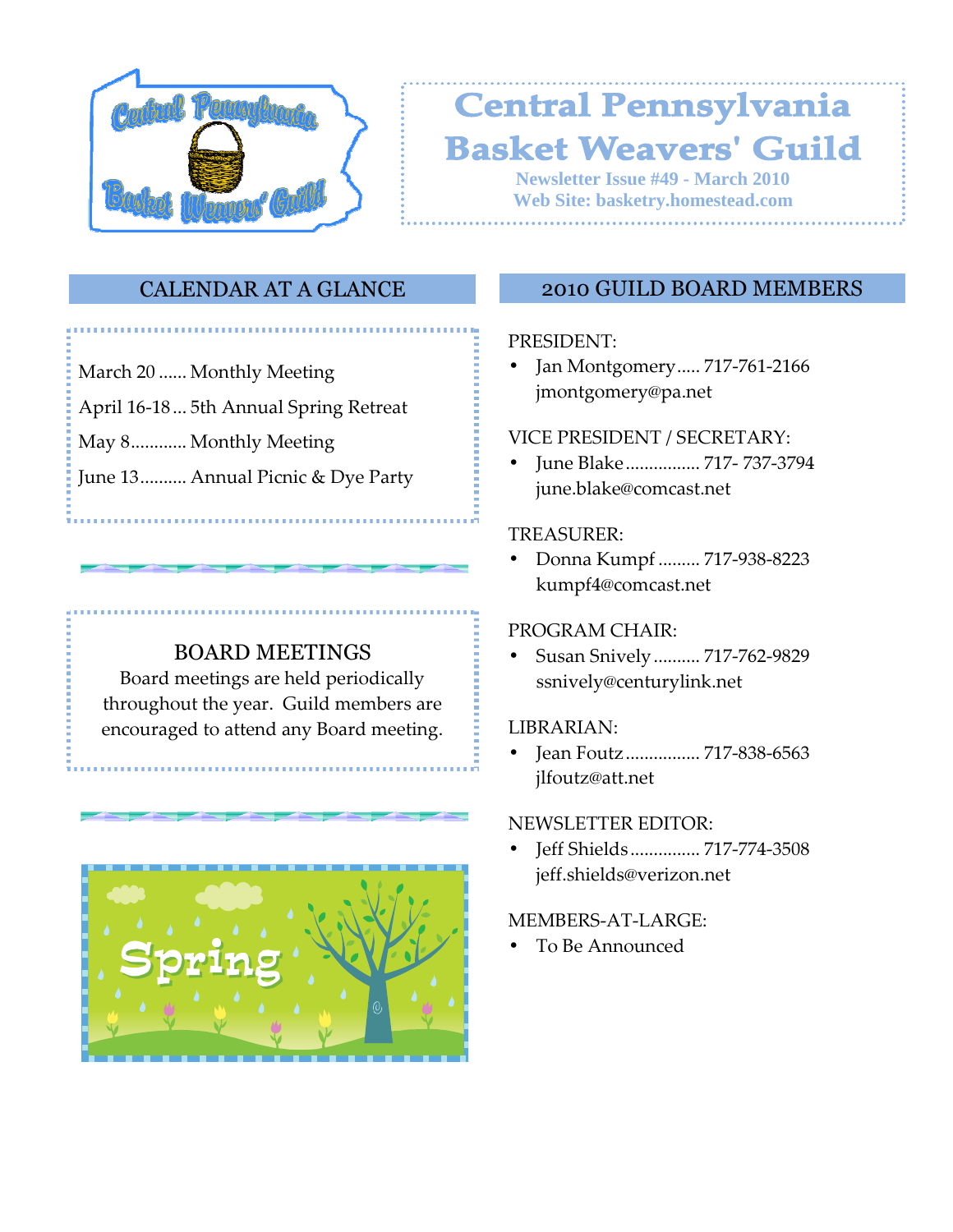What: ........... Handle Carving And Show & Tell of Guilder's Weave and NCBA Convention Leaders – June Blake & Susan Snively Where: .......... Gravel Hill United Methodist Church, Palmyra, PA (See directions below) Time: ............ 10:00 AM to 4:00 PM

Tools Needed

- Heavy duty X-Acto knife with a concave and a slanted blade
- Stanley Sur-form shaver
- Sand paper and emery board

### FRIDAY-SUNDAY, APRIL 16-18, 2010

The 5<sup>th</sup> annual Spring Retreat will take place April 16-18. Angie Wagner from The Country Seat is our guest teacher for the weekend. The retreat again is taking take place at the Gitt Mansion in Hanover, PA.

# SATURDAY, MAY 8, 2010



What: ........... Majestic Mountain Basket Leader – Elaine Longenecker Where: .......... Gravel Hill United Methodist Church, Palmyra, PA

(See directions below)

Time: ............ 10:00 AM to 4:00 PM

#### Materials Needed

- 10" slotted octagon base
- 5/8" flat stakes 32 @ 14"
- $1/4$ " flat dyed overlay stakes 16 @ 11"
- Weavers: #2 round 1/4 " flat oval 1/4" flat dyed 1/2" flat dyed in contrast color  $3/8''$  flat – rim row
- Handle & Rim: 5/8" flat oval – handle and rim #6 round 11/64" flat oval dyed – lasher 1/4" flat oval 1/4" flat dyed

Elaine will order bases and patterns. The cost will be \$15. She will also make up a color kit for anyone who requests it in the colors shown. The kit will include the #6 round and will cost \$3.

### I M P O R T A N T

You must contact Elaine Longenecker at 717-263-7354 or brulan61@yahoo.com by April 25th if you want to order these materials.

# SUNDAY JUNE 13, 2010

| What:  | Annual Picnic & Dye Party |
|--------|---------------------------|
| Where: | Jean Foutz's Home         |
|        | (see directions below)    |
| Time:  | 1:00                      |

#### I M P O R T A N T

Contact Jean Foutz at 717-838-6563 or jlfoutz@att.net by June 8 if you are planning to attend so we may plan for the food and supplies.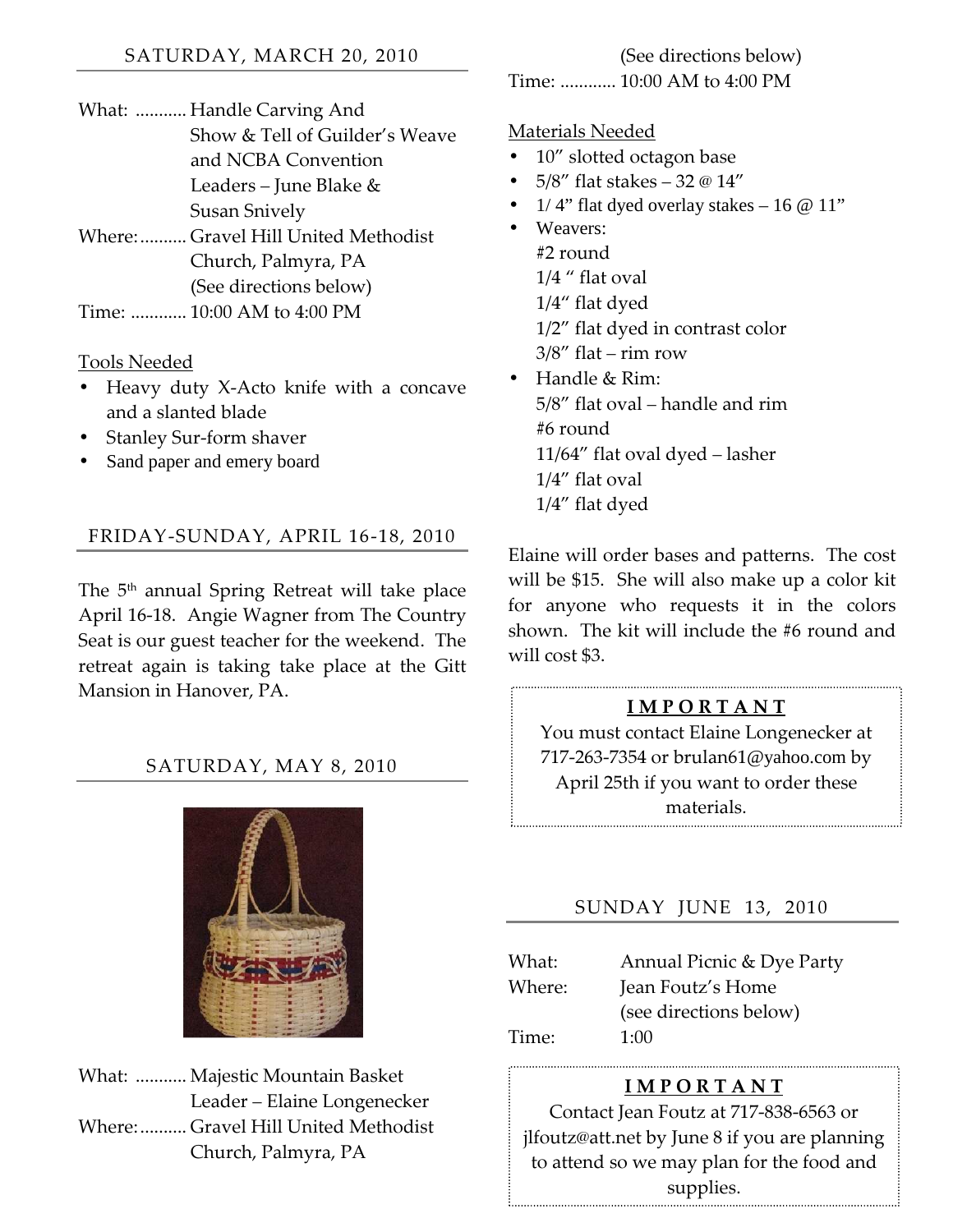Jean Foutz's beautifully landscaped back yard Jean Foutz's beautifully landscaped back yard<br>will once again serve as the site for the annual Guild picnic and dye party. The Guild will provide lunch and a selection of dyes. Plan your projects and bring lots of reed to dye!

> Jean Foutz: 1252 South Queen Street<br>Palmyra, PA<br>Phone Number (717) 838-6563 Palmyra, PA Phone Number (717) 838-

### OPERATION BASKET DROP

At the recent GBA convention Gwinnett (GA) Basket Weaver's Guild member Tracey Reidy (and friend of Susan Snively's) made a presentation concerning Operation Basket Drop. Tracey's brother Lt.Col. Lane Turner is currently deployed to Baghdad, Iraq, with the 1st Armored Battalion, Special Troops Division. For a guild project Tracey proposed to her Guild that they make basket totes filled with goodies for some of her brother's female soldiers whom he has described as mostly 18 to 20 years old and away from home for the first time in their lives. The idea was enthusiastically received by the Gwinnett Guild so the challenge was issued at the convention to other individuals and Guilds willing to participate in this worthwhile project. Pattie Bagley, co chair of the GBA convention, even wove a prototype tote basket to use as a guide but you may weave whatever you would like (keeping in mind maili and limited personal space for the soldiers). Pattie's Operation Basket Drop tote pattern is on the GBA website (georgiabasketry.com) and she has given permission to use and/or copy it. Basket Weaver's Guild member Tracey Reidy<br>(and friend of Susan Snively's) made a<br>presentation concerning Operation Basket<br>Drop. Tracey's brother Lt.Col. Lane Turner is<br>currently deployed to Baghdad, Iraq, with the<br>1st Armo For the control of the Calcular Care Turner and the website of the While minicipal and she party. The Guild point of the website and she party the Calcular provide lunch and a selection of dyes than APO, AE 0934 (since pro

While initially it was believed that individual soldier's names would be provided to the volunteers, due to privacy issues, this will not be possible. Mail completed totes/goodies to:

B. Co., DSTB, 1ASD Camp Liberty APO, AE 09344

Lt. Col. Turner will pass them out. Col. Turner out. He has asked that you includ asked include your contact information so that "your" soldier can contact you. He has also requested photos be taken as the project has garnered some media attention. that "your" soldier can<br>:o requested photos be t<br>;arnered some media at!

For further information/questions, contact: tracey.reidy@gwinnettcounty.com tracey.reidy@gwinnettcounty.com or call Tracey at 770-962-3486.

# 2010 WEAVING ODYSSEY

First held in 2001, this year will mark the 10<sup>th</sup> anniversary of the weekend Weaving Odyssey! Through the years there have been Odyssey! Through the years there have been<br>several changes of location for the Odyssey but the intent and spirit of the weekend have but the intent and spirit of the weekend have<br>remained the same. We hope you will join us in Chambersburg this September September as we continue this tradition and celebration of the continue this tradition and celebration of the<br>wonderful world of basketry! Registration will begin in May.



Were You You There?